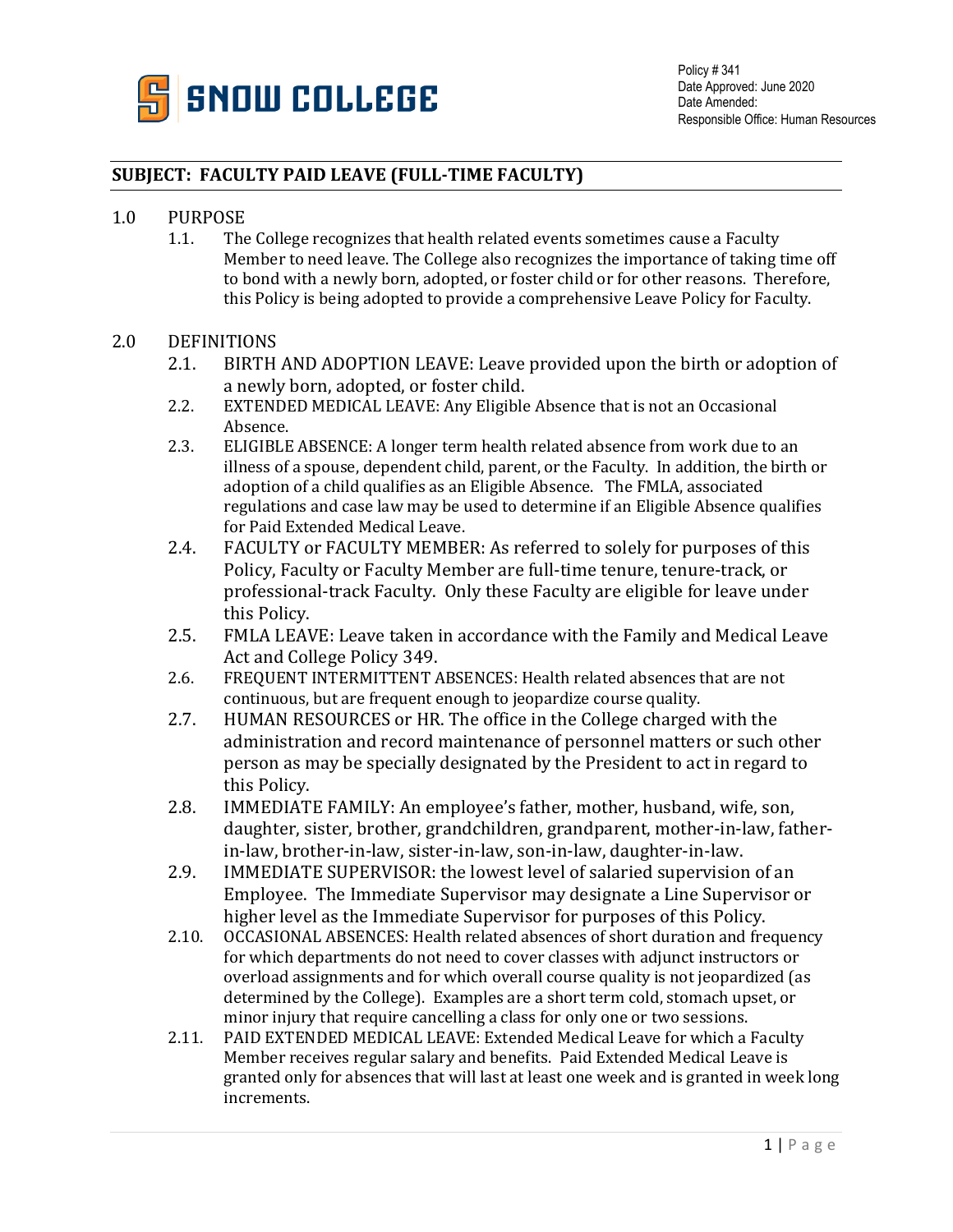

Policy # 341 Date Approved: June 2020 Date Amended: Responsible Office: Human Resources

- 2.12. PROFESSIONAL DEVELOPMENT: An activity that will improve the Faculty Member's ability to teach or otherwise serve Snow College.
- 2.13. ROLLING 5-YEAR PERIOD: A 5-year period measured backward from the date an eligible Faculty Member uses any Paid Extended Medical Leave. Under the Rolling 5 Year Period, each time an eligible Faculty Member takes Paid Extended Medical Leave, the remaining leave entitlement would be the balance of the 26 weeks which has not been used during the immediately preceding 5 years. For example, Professor X requests three weeks of Paid Extended Medical Leave to begin on January  $1^{st}$ . The College looks back 5 years to see if any Paid Extended Medial Leave had been used. Professor X had not taken any previous extended medical leave, so he is entitled to the three weeks he requested and has 23 more weeks available.
- 2.14. SERVICE OPPORTUNITY: An opportunity to serve Snow College students or the broader Snow College community.
- 2.15. WORKING DAY: For purposes of this Policy, a day on which a Faculty Member is scheduled to teach a class or hold office hours.

#### 3.0 GENERAL POLICY

- 3.1. Snow College full-time tenure, tenure-track, and professional-track Faculty members do not accrue vacation or sick leave. However, in recognition that health related or other events sometimes cause a Faculty Member to need leave, this Policy provides for different types of leave for Faculty Members as detailed below.
- 3.2. Faculty are generally expected to teach during each scheduled class period, but may cancel classes under the following circumstances:
	- 3.2.1. For Occasional Absences as defined by Section 2.7 of this policy.
	- 3.2.2. Professional Development and Service Opportunities as approved by the Supervisor beforehand.
	- 3.2.3. Cancelling classes for personal reasons, such as medical appointments or non-medical events, should be extremely rare. Faculty should make a reasonable effort to schedule personal events at days and times that do not conflict with classes. However, classes may on rare occasions be cancelled for personal reasons with prior approval from the Supervisor.
- 3.3. This Policy is intended to work in concert with Policy 349: Family and Medical Leave Act Policy and the College's obligations to reasonably accommodate Faculty. All Faculty are entitled to the minimum protections granted by law including the FMLA and disability law and this Policy shall be interpreted and applied consistent with those protections.
- 3.4. Leave under this policy is not an entitlement, and a Faculty Member will not be paid for unused leave upon termination.
- 3.5. Faculty are not charged Paid Extended Medical Leave when taking a semester or block off for medical reasons if they otherwise complete their required academic load for the academic year either by being approved for and teaching extra classes in other semesters (such as in the summer) or through approved alternate assignments as outlined in the Faculty Workload Document.<br>3.5.1. The College is under no obligation to create extra class
	- The College is under no obligation to create extra classes or alternate assignments, and these will only be assigned if available.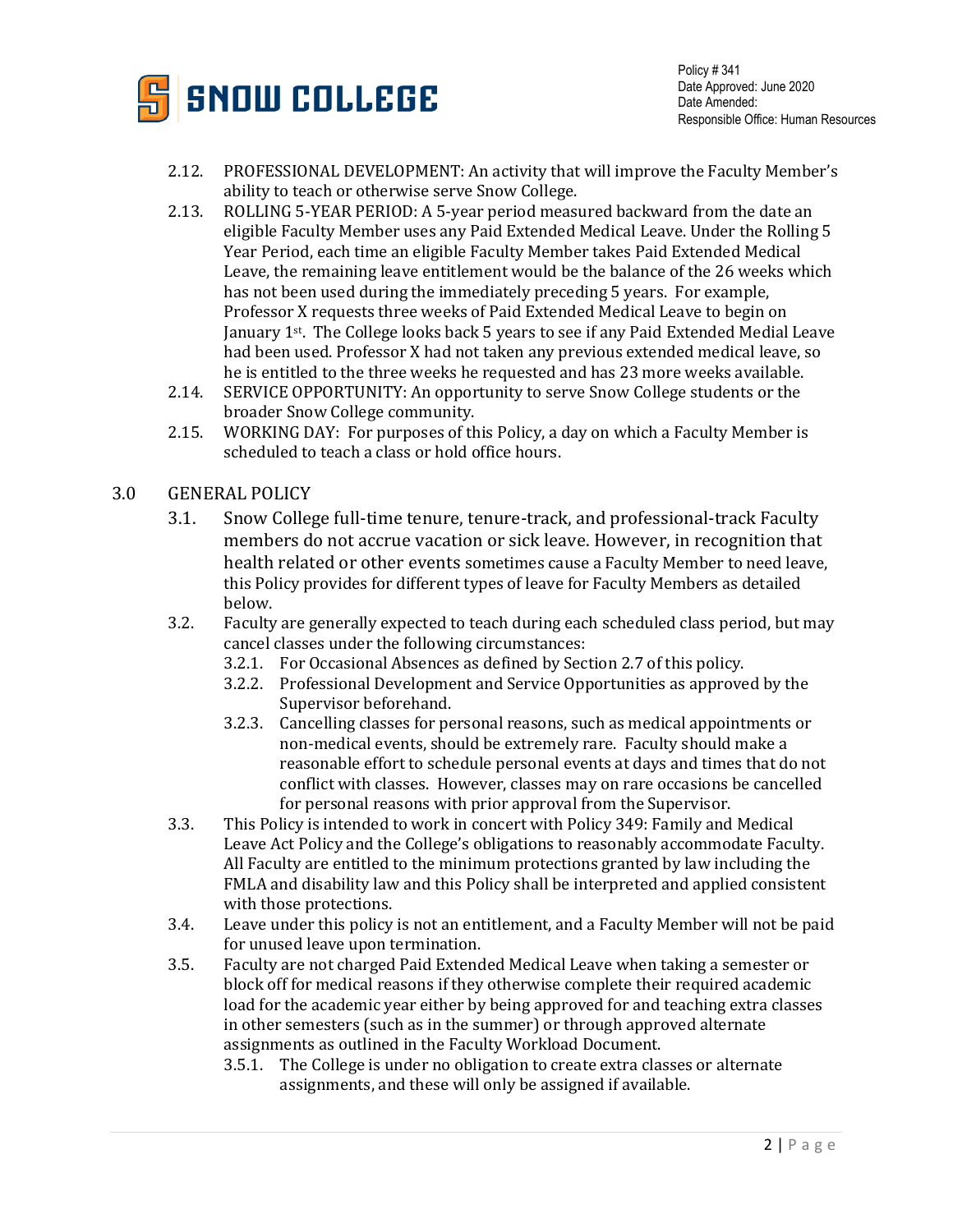

#### 4.0 BIRTH AND ADOPTION LEAVE

- 4.1. The College will provide up to10 Working Days of Birth and Adoption Leave for Faculty upon the birth or adoption of the Faculty Member's child or the placement of a foster child with a Faculty Member. This leave is provided in addition to any other leave available.
	- 4.1.1. When practical, the Faculty Member should give their Immediate Supervisor at least 30 calendar days' notice of their intent to take Birth and Adoption leave. Failure to provide 30 days' notice may result in the employee's request for birth and adoption leave being denied.
	- 4.1.2. Birth and Adoption Leave may not be used before the birth or actual adoption of a child. Other leave may be used before or after the birth if the employee qualifies under the FMLA and other College Faculty leave policies but Birth and Adoption Leave is intended to provide extra time to bond and care for a newborn or adopted child or foster child so it must be used only after the birth, adoption or placement.
	- 4.1.3. Birth and Adoption Leave may be used for 10 consecutive working days or on an intermittent basis as agreed upon in writing with the Immediate Supervisor.
	- 4.1.4. Birth and Adoption Leave must be used within 30 calendar days of the birth, adoption or placement of a child.
	- 4.1.5. Birth and Adoption Leave may be used only for the Faculty Member's own child, it cannot be used for grandchildren or other children even if an Eligible Employee is a de facto parent to that child.
	- 4.1.6. If a Faculty Member uses Paid Extended Medical Leave to extend bonding time with a new child, the Faculty Member is limited to the maximum time off guaranteed by FMLA, except HR, in consultation with the Faculty Member, Department Chair, Dean, and Provost, may require that the Faculty Member take off the entire semester/block if it is in the best interests of students to not have a change in teachers and alternate assignments are not available or practical.
	- 4.1.7. Adjunct Faculty and other part-time Faculty are not eligible for Birth and Adoption Leave.

#### 5.0 MEDICAL MATERNITY LEAVE

5.1. A Faculty Member who is pregnant or who gives birth may request up to an additional 31 consecutive calendar days of paid leave if the employee is disabled due to pregnancy related conditions or birth. This leave is in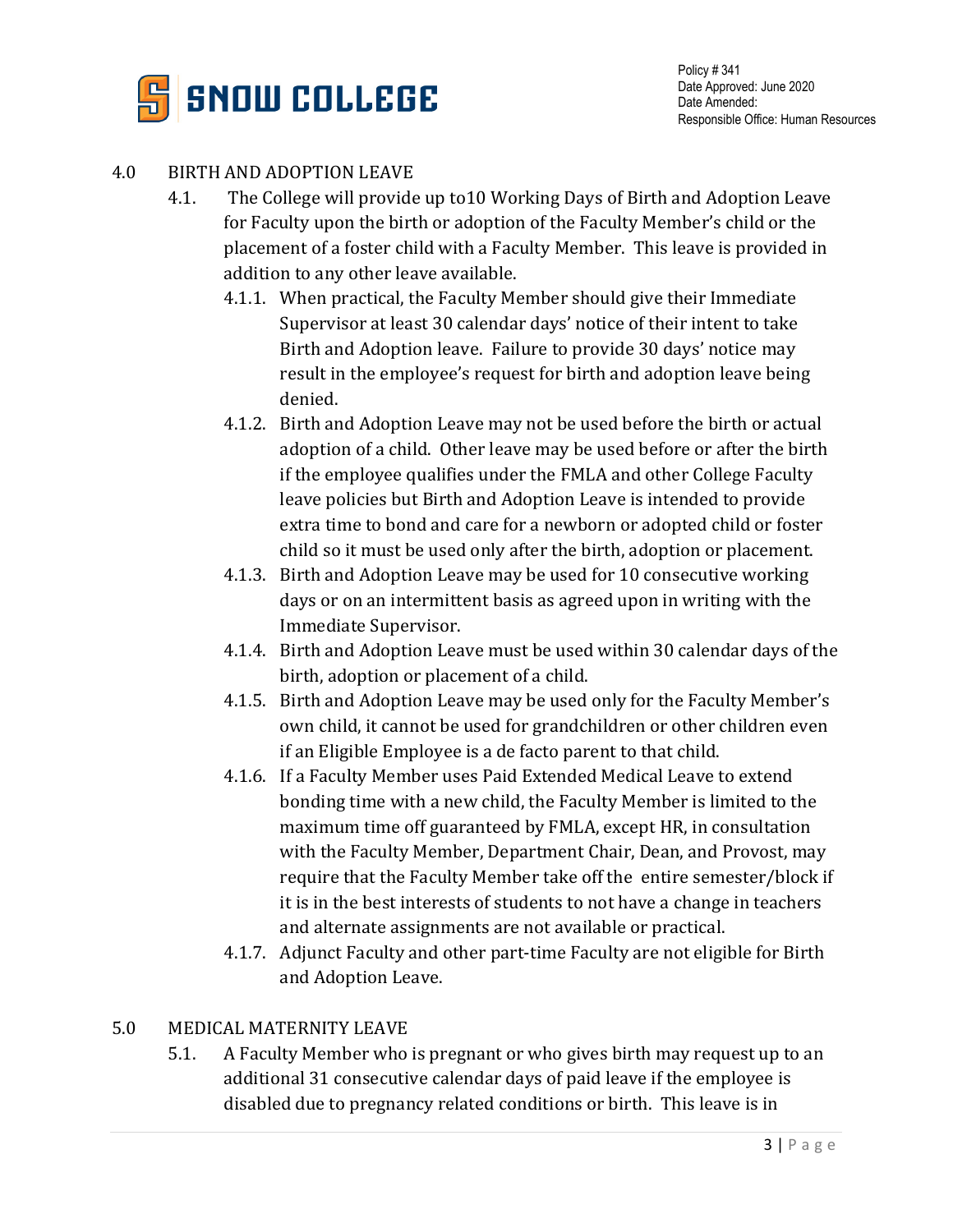

addition to leave provided for Birth and Adoption Leave which is provided for bonding regardless of disability and Paid Extended Medical Leave. This leave is counted as FMLA leave.

- 5.2. This Leave is granted so that a Faculty Member may have extra time off due to pregnancy or the birth of a child when those cause a temporary disability. Calendar days are used to recognize that this Leave is to be used during the pregnancy or after the birth during a consecutive period even if that time period occurs when a Faculty Member would not normally be teaching due to breaks in the academic calendar such as fall break or summer.
- 5.3. Whether the Faculty Member is "disabled" will be determined in accord with the standards provided by the FMLA and state and federal laws, rules and regulations regarding disabilities. To qualify, the Faculty Member must submit the necessary FMLA paperwork to Human Resources.
- 5.4. Medical Maternity Leave is offered in addition to any other leave available to the employee and does not count against Paid Extended Family/Medical Leave.
- 5.5. Medical Maternity Leave must be taken within 6 months prior to or after birth. Employees who need disability leave due to pregnancy or childbirth outside of this window or in addition to this Leave may apply for FMLA leave and/or Paid Extended Medical Leave in accord with those provisions of those Policies.

### 6.0 PAID EXTENDED FAMILY/MEDICAL LEAVE

- 6.1. The College will provide Paid Extended Medical Leave for Faculty for Eligible Absences from work due to an extended illness of a spouse, dependent child, parent, or themselves, or to extend Birth and Adoption leave and/or Medical Maternity Leave, where the Faculty Member reasonably, and in good faith, anticipate that they will be able to return to work after the leave.
- 6.2. Paid Extended Medical Leave is intended to provide for the continuation of a Faculty Members regular salary and benefits during extended absences of two weeks or more and is granted in week long increments.
- 6.3. Paid Extended Medical Leave shall be applied for by a Faculty Member by completing the Faculty Sick Leave Medical Verification Form, submitting it to Human Resources, and notifying their Department Chair, Dean, Human Resources and Vice President of Academic Affairs. To be used, a Paid Extended Medical Leave must qualify under this Policy and Procedures and be approved by the Division Dean and the Vice President for Academic Affairs.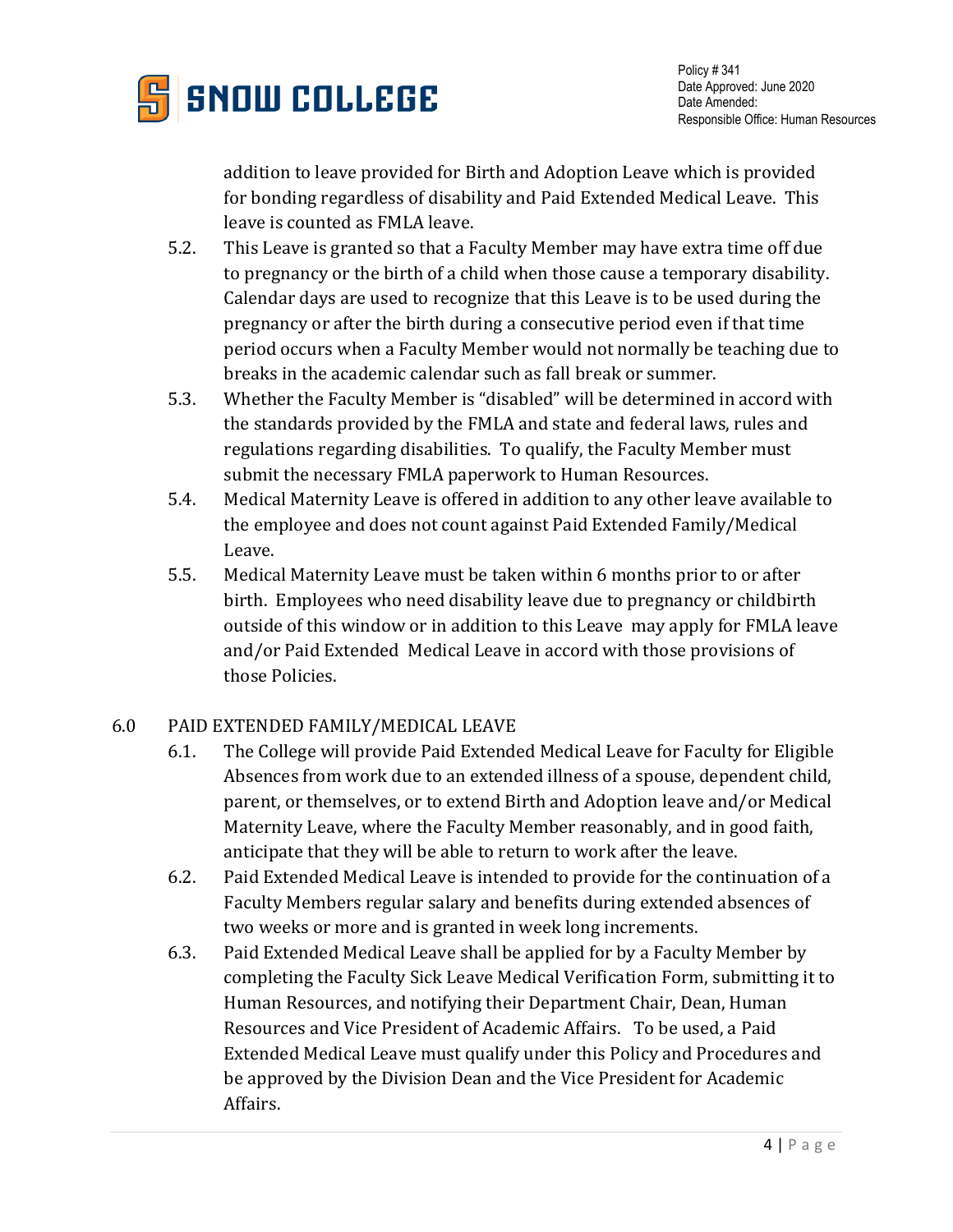

- 6.4. In determining whether to approve Paid Extended Medical Leave, the Division Dean and Vice President for Academic Affairs shall, in conjunction with HR, review the Form, determine if the requested leave qualifies under this Policy, review any documentation submitted and determine whether additional documentation is needed. After review, the leave may be approved, denied, or additional information requested from the Faculty member. Contingent approval may be given and revoked if the contingencies are not satisfied. HR may enact additional procedures.
- 6.5. Paid Extended Medical Leave may be granted only where the Faculty Member reasonably and in good faith anticipates that she/he will be able to return to work after the leave.
- 6.6. To the extent possible, Faculty should apply for Paid Extended Medical Leave prior to it being taken (i.e. when Faculty can reasonably anticipate leave such as for surgery or when an illness is expected to affect an upcoming semester). If not pre-approved, application should be made as soon as possible.
- 6.7. To the extent allowed by law, Snow College may request medical or other appropriate documentation supporting an application for Paid Extended Medical Leave and as a condition of qualifying for Paid Extended Medical Leave the Faculty Member must supply appropriate medical or other documentation.
- 6.8. With the approval of Human Resources and the Vice President of Academic Affairs, a Division Dean may require that a Faculty Member apply for and use Paid Extended Medical Leave if absences, including Occasional, Frequent Intermittent, or Eligible Absences, during a semester jeopardize course quality and leave is available. If leave is not available or a Faculty Member declines to apply, use, or cooperate in the process, then the termination process may be started.
- 6.9. Termination is subject to consideration of Policy 349: Family Medical and Leave Act Policy and related applicable law; and
- 6.10. Consideration of reasonable accommodations pursuant to applicable disability law and policy.
- 6.11. FMLA Leave will be discussed with a Faculty Member approved for Paid Extended Medical Leave. Faculty must take FMLA Leave, if available and the leave qualifies, while taking a Paid Extended Medical Leave. Paid Extended Medical Leave, if available and the leave qualifies, must be taken while on FMLA. The intent is to require that FMLA leave and Paid Extended Medical Leave be used concurrently when and to the extent both are available and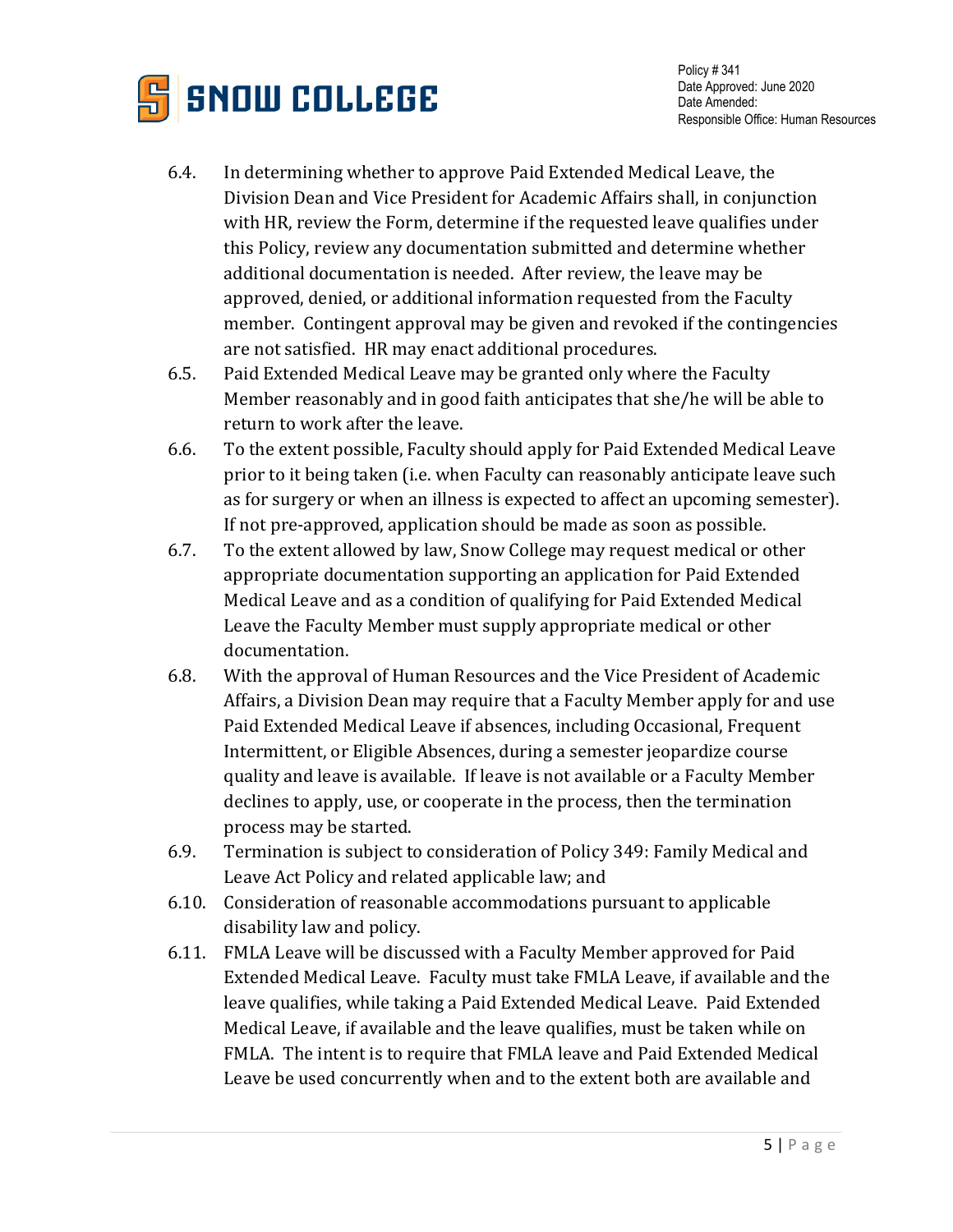

qualifying. But FMLA leave may be taken as allowed by law, even if Paid Extended Medical Leave has been exhausted.

- 6.12. Faculty must submit a return to work release after use of approved Paid Extended Medical Leave signed by an appropriate licensed health care provider indicating the Faculty Member can return to regular duties with or without reasonable accommodation.
- 6.13. Paid Extended Medical Leave is limited to 26 weeks in a Rolling 5-year Period. Human Resources will maintain a record of leave taken.
- 6.14. When it is apparent that a Faculty Member will not be able to return to work after a leave, the College, after consultation with its ADA Coordinator, may revoke the right to Paid Extended Medical Leave. A Faculty Member on Paid Extended Medical Leave agrees to periodically and/or as requested provide the College with information related to the Paid Extended Medical Leave and their ability to return to work after it. If a Faculty Member fails to return to work after a Paid Extended Medical Leave, they may be required to repay the College for salary and benefits paid during the Paid Extended Medical Leave. The College's obligations to reasonably accommodate disabilities will be considered in making these determinations.
- 6.15. Revocation shall occur if a Faculty Member applies for or begins long-term disability coverage.
- 6.16. Termination shall be pursued upon revocation or exhaustion of Paid Extended Medical Leave if the Faculty Member is unable to return to work.
- 6.17. Termination is subject to exhaustion of leave under Policy 349: Family Medical and Leave Act Policy; and
- 6.18. Consideration of reasonable accommodations pursuant to disability law and College Policy.
- 6.19. Faculty who Terminate from the College for health related reasons may apply for subsequent positions for which they are qualified.
- 6.20. Adjunct Faculty, Faculty on limited-term contracts, and other non-regular full-time Faculty are not eligible for Paid Extended Medical Leave.
- 6.21. A Faculty Member will not be required to use Paid Extended Medical Leave for Occasional Absences. Whether an absence is an Occasional Absence or Extended Medical Leave shall be determined in the College's sole discretion after consultation with the Faculty Member, Division Dean, and VP for Academic Affairs.
- 6.22. A Faculty Member will not receive overload compensation or other extra pay while on Paid Extended Medical Leave.
- 6.23. Paid Extended Medical Leave is not available for non-Eligible Absences.